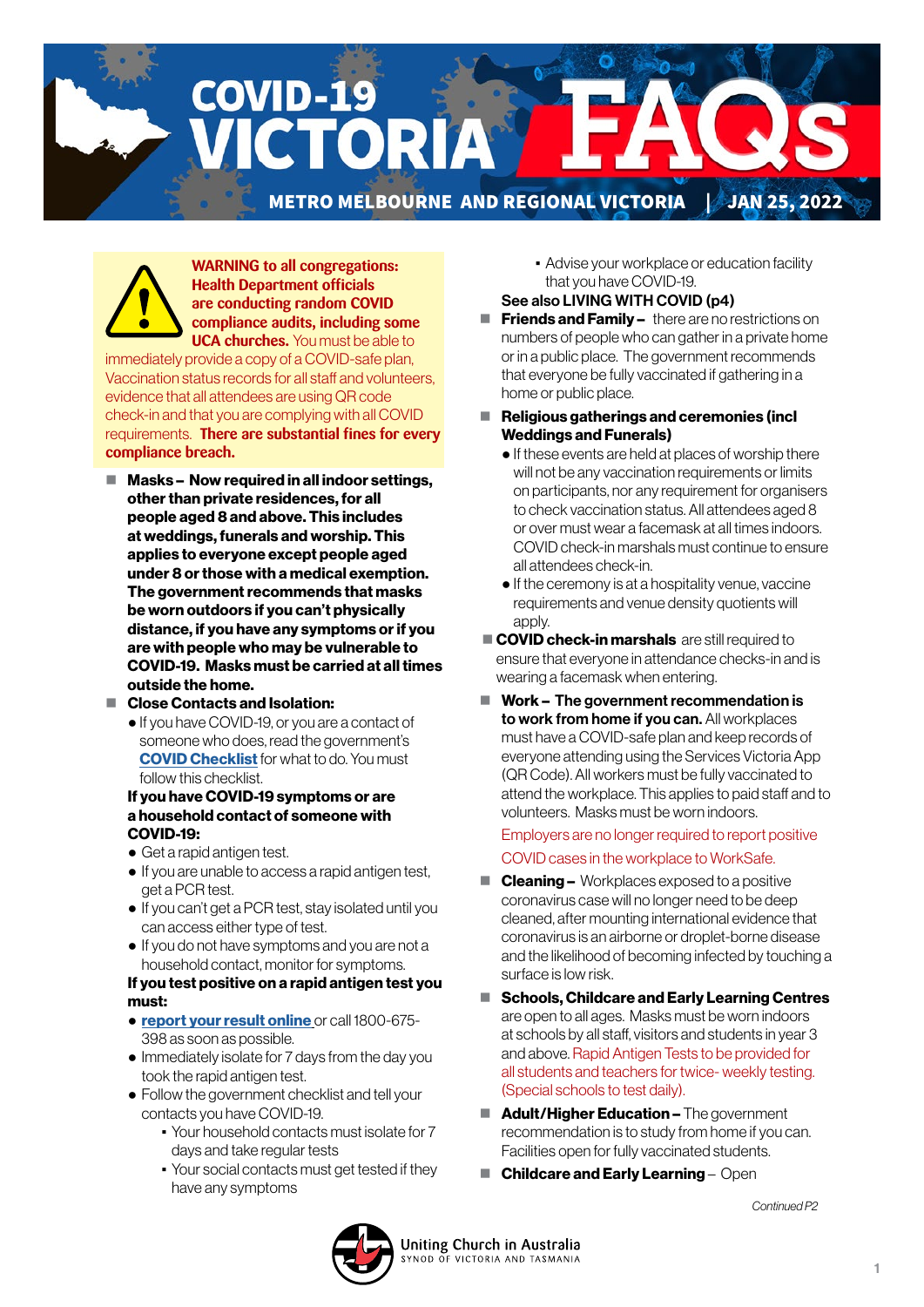

- Pubs/Restaurants/Cafes/Entertainment venues are all open for the fully vaccinated with density requirements of one person per 2 sqm indoors. Face masks must be worn. Vaccination requirements do not apply for food and drink venues which are operating takeaway services only or in food courts. People under 18 are no longer required to provide proof of vaccination at hospitality venues.
- $\blacksquare$  Retail goods and services  $\blacktriangle$  Vaccination status requirements have been removed for all customers except for hair and beauty services. Mask settings in retail remain unchanged.
- $\blacksquare$  **Community Facilities –** Open with no limits if Covid Check-in marshals ensure attendees check in. For support groups, one person per 4sqm up to 50 people may attend where check-in is not appropriate. Check in not required for essential service delivery, but must operate with the minimum number of people required.
- $\blacksquare$  **Hospital visitors** must be fully vaccinated or show evidence of a negative result from a rapid antigen test taken on the day of the visit. All visitors aged 8 and over must wear a face mask indoors, unless exempt. Hospital visitors (aged 18 and over) who are not fully vaccinated must specifically wear a N95 respirator face mask for the duration of their visit.

 You can visit a patient at a public, private, or denominational hospital, day procedure or multipurpose health services centre:

- if it is an end-of life visit
- if the patient is ill with a life-threatening condition
- to provide essential care and support necessary for the patient's emotional and physical wellbeing
- if the patient is under 18 and you are the patient's parent or guardian
- if the patient has a mental illness or is living with dementia and you are their nominated person
- if you are required to provide interpreter services
- if you are required to support the patient upon their discharge
- if the patient is pregnant or giving birth and you are their partner
- if you are accompanying the patient to the emergency department, or
- if you are accompanying the patient to an outpatient appointment.

 Each patient can have up to two visitors at a time unless the dependants of a visitor (or patient in hospital) are in the visitor group and care for the dependants cannot be arranged. You should contact the hospital before visiting as they may have additional requirements, conditions, or restrictions for visitors.

#### You must not visit a hospital if you:

- have tested positive for COVID-19 or are waiting for a COVID-19 test result
- have had contact with someone who has COVID-19 in the previous 7 days if fully vaccinated and not a close contact, or in the previous 14 days if not fully vaccinated or a close contact
- have COVID-19 symptoms
- are under 16 unless you're providing end-of-life support
- **Care Facility visits** Residents can have up to five visitors per day if the visitors show evidence of a negative result from a rapid antigen test taken on the day of the visit. If rapid antigen tests cannot be obtained, the resident may have up to two visitors a day. You must wear a mask, unless excepted.

### You may be exempt from entry requirements if you are:

- a person visiting for the purpose of end-of-life support
- an essential carer of a resident, or a person nominated by the director of the of the care facility where undertaking a rapid antigen test is not practicable
- providing professional patient care as an emergency, healthcare, or an ambulance worker
- able to provide evidence of a negative result from a PCR test taken within 24 hours of visiting

 Visitors must sign a declaration upon entry to state that they have not been in contact with a confirmed case in the past 7 days if fully vaccinated and if not a household contact, or the last 14 days if not fully vaccinated or if a household contact.

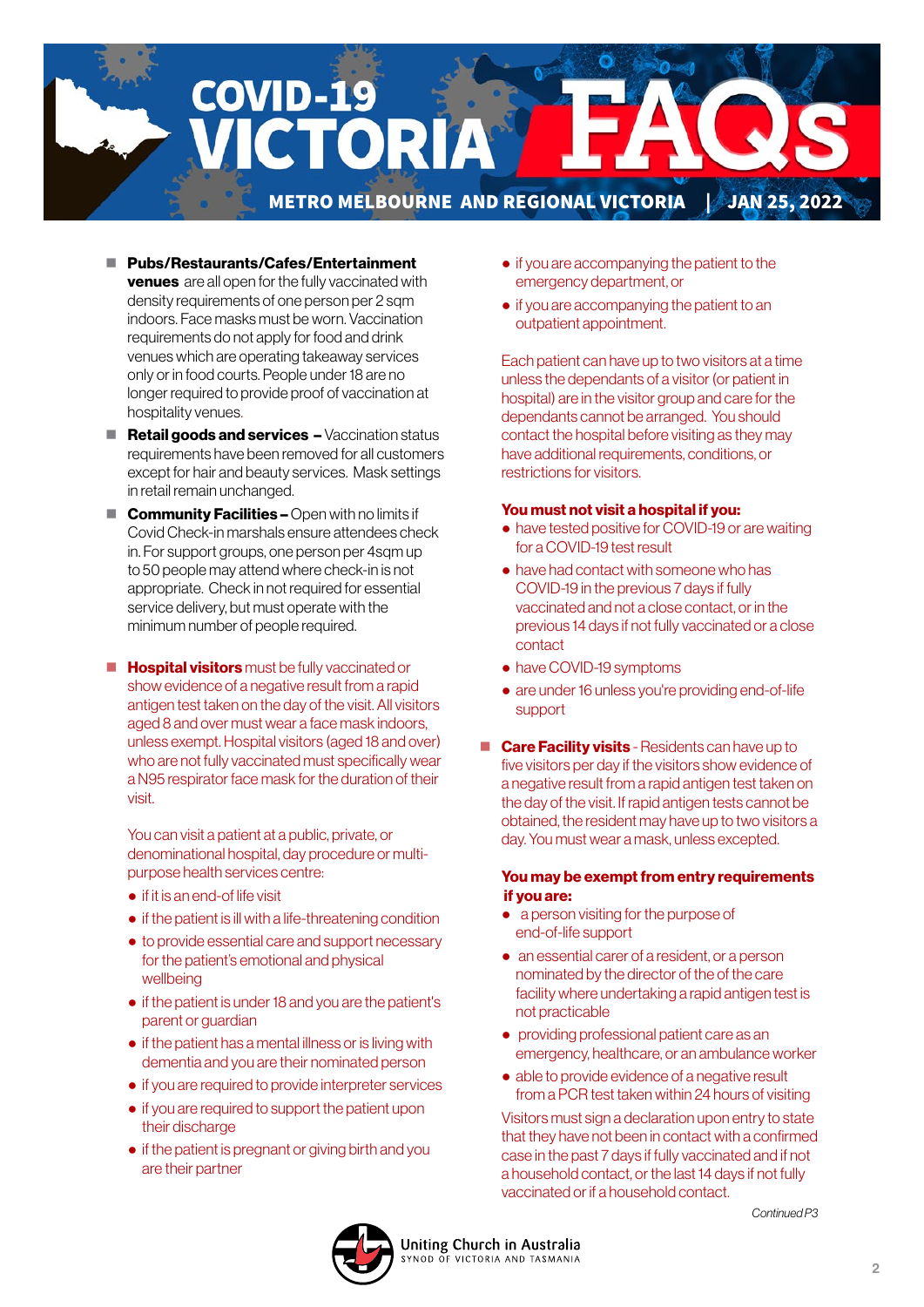

### You must not visit a care facility to see patients if you:

- tested positive for COVID-19
- are a household contact
- have COVID-19 symptoms
- are waiting for a COVID-19 test result
- are an overseas traveller or an international aircrew service worker who just arrived in Victoria.

 Care facilities include residential aged care facilities, alcohol and drug residential services, homelessness residential services, disability residential services secure welfare services, shortterm accommodation and assistance dwellings, Supported Residential Services.

*THESE COVID FAQs are prepared with great care, based on the best available advice at the time they are written. As Victoria emerges from lockdown, we endeavour to navigate sometimes conflicting advice. Wherever possible we base guidance from multiple authoritative sources. However with the rapidity of change, sometimes the fine detail is either absent or made available at a later date. Where detail is missing, we deliberately err on the side of caution.* 

For further information visit: [https://www.](https://www.coronavirus.vic.gov.au) [coronavirus.vic.gov.au.](https://www.coronavirus.vic.gov.au) Should you have any further questions please email [Synod's](mailto:CrisisManagement%40victas.uca.org.au?subject=)  [Crisis Management Team.](mailto:CrisisManagement%40victas.uca.org.au?subject=)

## MULTI-LINGUAL RESOURCES

## **Where can I find the current government guidelines in other languages?**

Victorian Multi-cultural Commission Coronavirus (COVID-19): In-language advice and information at [https://www.multiculturalcommission.vic.](https://www.multiculturalcommission.vic.gov.au/coronavirus-language-advice-and-information) [gov.au/coronavirus-language-advice-and](https://www.multiculturalcommission.vic.gov.au/coronavirus-language-advice-and-information)[information.](https://www.multiculturalcommission.vic.gov.au/coronavirus-language-advice-and-information)

**Ethnolink** have information available in 51 languages at: [http://www.ethnolink.com.au/covid-%20](http://www.ethnolink.com.au/covid-%2019-coronavirus-translated-resources/) [19-coronavirus-translated-resources/](http://www.ethnolink.com.au/covid-%2019-coronavirus-translated-resources/)

The Department of Home Affairs has extensive multi-lingual resources available at: **[https://](https://Covid19inlanguage.homeaffairs.gov.au/)** [Covid19inlanguage.homeaffairs.gov.au/](https://Covid19inlanguage.homeaffairs.gov.au/)

The Victorian Multicultural Commission have release multi-lingual resources including:

- Audio messages: [https://cloud.think-hq.com.](https://cloud.think-hq.com.au/s/m9SX3ntGGqr7Sai) [au/s/m9SX3ntGGqr7Sai](https://cloud.think-hq.com.au/s/m9SX3ntGGqr7Sai)
- **Posters (JPG / PDF): [https://cloud.think-hq.](https://cloud.think-hq.com.au/s/m9SX3ntGGqr7Sai)** [com.au/s/m9SX3ntGGqr7Sai](https://cloud.think-hq.com.au/s/m9SX3ntGGqr7Sai)
- Social Media banners: [https://cloud.think-hq.](https://cloud.think-hq.com.au/s/m9SX3ntGGqr7Sai) [com.au/s/m9SX3ntGGqr7Sai](https://cloud.think-hq.com.au/s/m9SX3ntGGqr7Sai)

# GATHERINGS & CHURCH COUNCIL RESPONSIBILITIES

**What face-to-face gatherings are permitted at church?**

Restrictions easing while there are still COVID-19 cases within the community is something we have not faced previously in Victoria. With an increased likelihood that at some stage an attendee at a gathering will be COVID positive, there are a number of considerations for all Church Councils:

- Have you reviewed and updated your [COVIDSafe Plan?](https://victas.uca.org.au/download/668/faq/8852/recovery-action-plan-checklist-v5)
- Is all COVID signage up-to-date?
- Have you downloaded the updated **COVID [Cleaning Guide](https://victas.uca.org.au/download/668/faq/11557/covid-cleaning-guide)**, and considered your cleaning practices or how to deep clean if a Covidpositive person attended?
- Also consider the information in the LIVING WITH COVID section (p4)

### WORSHIP SERVICES

### Religious gatherings and ceremonies (including weddings and funerals)

If these events are held at places of worship there will not be any vaccination requirements or limits on participants, nor any requirement for organisers to check vaccination status. COVID check-in marshals must continue to ensure all attendees check-in. If the ceremony is at a hospitality venue, vaccine requirements will apply.

*As of 16/12/2021* 

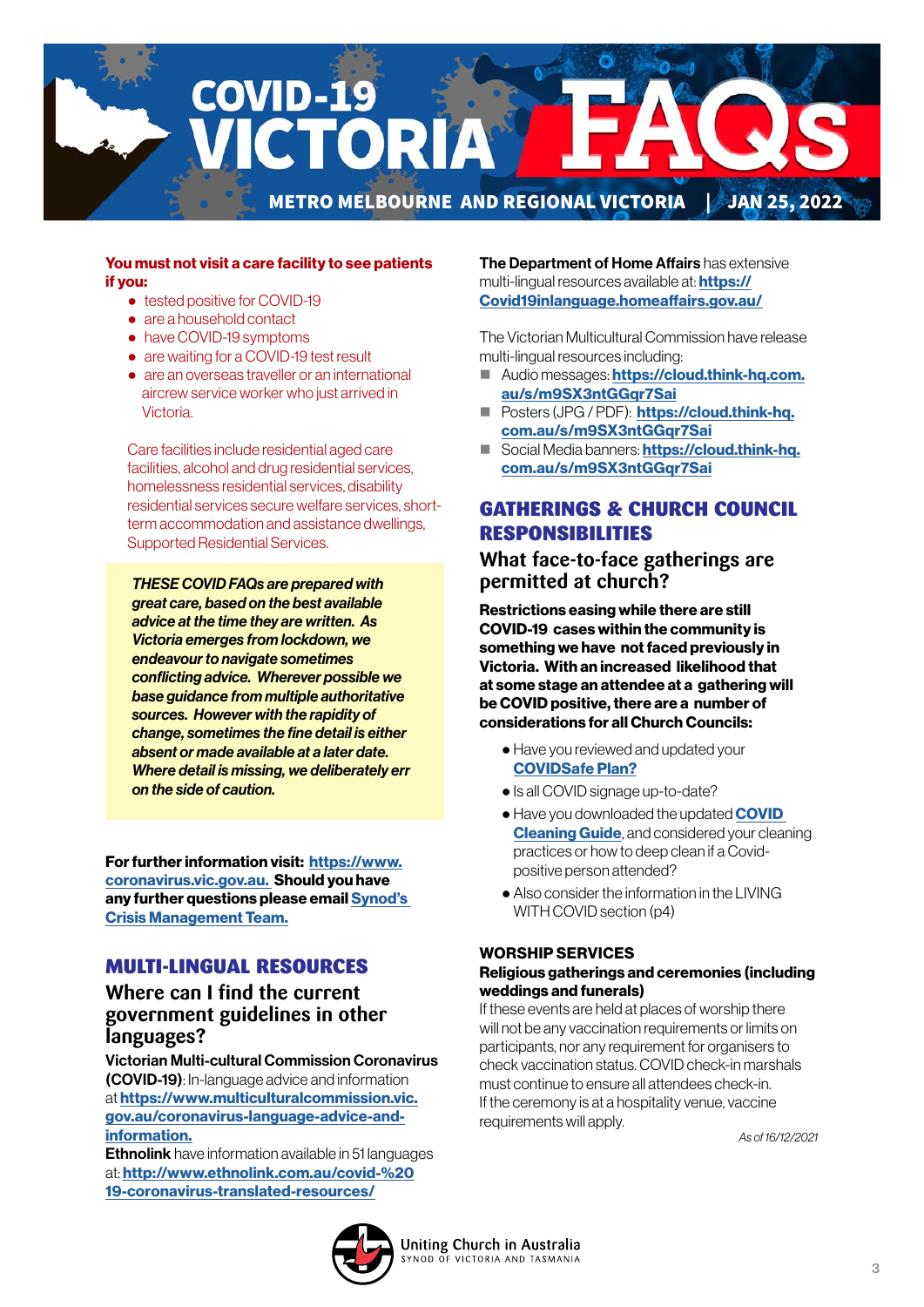

## **Do face masks have to be worn at all times during worship?**

Yes. Everyone aged 8 and above must wear a face mask at worship, weddings or funerals unless they have a medical exemption.

*As of 24/12/2021*

# **Can we gather for morning tea afterwards?**

This is still possible, but should only be done under the same conditions as Cafes/Restaurants, namely:

- All attendees should be fully vaccinated, with proof provided by everyone over 18
- A density limit of 1 person per 2sqm should be applied if indoors
- $\blacksquare$  Facemasks should be worn at all times unless seated, and preferably only removed while eating or drinking.
- As with previous advice, careful consideration should also be given to how physical distancing can be maintained and limiting the sharing of utensils etc.

*As of 10/01/2022*

# **Can we sing?**

Yes. *As of 19/11/2021*

## **Is it permitted to provide transport ("give a lift") to people?**

Where possible, treat passengers in your car who are not members of your household as if they were travelling in a taxi:

- Your passenger should sit in the back seat to maintain physical distancing
- Everyone in the car should wear a fitted face mask unless they have a lawful exemption
- $\blacksquare$  Increase ventilation by opening windows wherever possible. Avoid having air-conditioning set to recirculate air.
- $\blacksquare$  High touch surfaces in the vehicle should be cleaned and sanitised regularly (eg door handles, seat belts etc)

**It is now mandatory for all workers (including most volunteers) in Victoria to be fully vaccinated, and to provide proof to their workplace, to be able to work anywhere other than from their own homes.**

## WHO NEEDS TO SEE AND RECORD THE PROOF OF VACCINATION STATUS?

Should proof be required by Health authorities, it is important that this information be available at the place where the work is done, or from where it is coordinated. Therefore, this information needs to be provided to, and recorded by, the Church Council for any authorised work activity on any church property or on behalf of the church.

Church councils do not need this information for staff of paid contractors (eg plumbers or garden maintenance companies) as their employer must receive and record this proof.

# WHO WOULD THIS APPLY TO AT OUR CHURCH?

Roles which would need to provide proof of vaccination status would likely include the worship leader, cleaner, organist/musician, Covid checkin marshals, those participating in recording/ broadcasting live-streamed services, children's leader, food bank workers and anyone involved with building maintenance or gardening.

# DOES THIS REQUIREMENT APPLY TO MINISTERS?

While there appear to be some exemptions under certain circumstances from the requirement to gather this information from Ministers and other faith leaders, it is strongly recommended that Vaccination Status information be requested from Ministers to ensure compliance in all situations.

## WHAT IF THE PROOF IS NOT PROVIDED?

An employer of a worker must not permit a worker who is unvaccinated to work for that employer outside the worker's ordinary place of residence, unless that person is medically exempted from vaccination requirements. If an employer does not hold vaccination information about a worker, the employer must treat the worker as if the worker is unvaccinated.

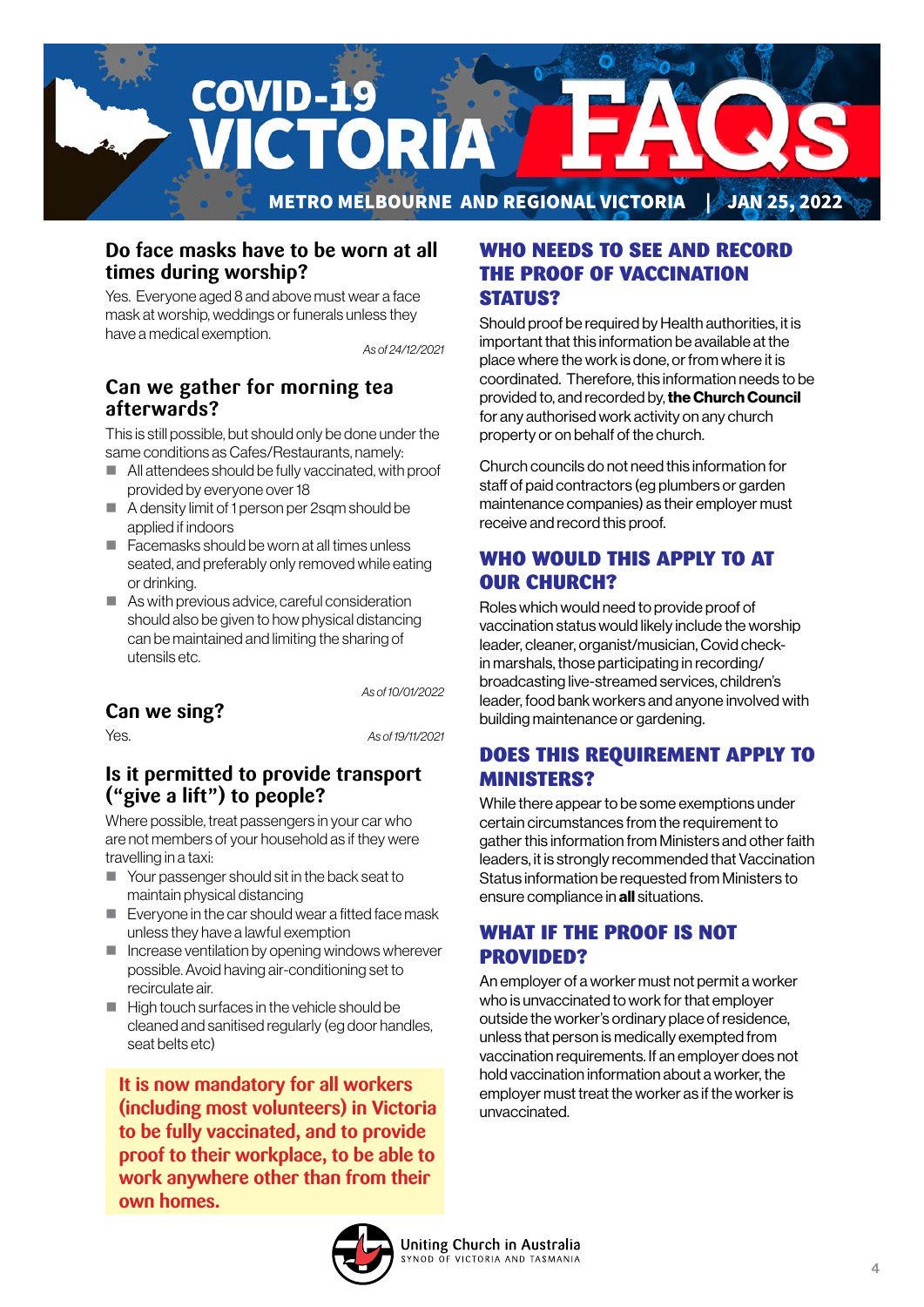

## WHAT INFORMATION IS REQUIRED?

The Vaccination register must record the name of all staff and volunteers working onsite.

Beside each, it must show

- ► For fully vaccinated (2 doses)– the date of the 2nd dose, the vaccination document number and the type of vaccine received
- ► For partially vaccinated (1 dose)- the date of the 1<sup>st</sup> dose, the date due for 2<sup>nd</sup> dose and the type of vaccine received
- ► For excepted (medically exempt) as of Oct 29 a treating practitioner must complete the Australian Immunisation Medical Exemption Form (AIR form) uploaded to the Australian Immunisation Register. A digital certificate can then be downloaded by the person, or by their practitioner. An AIR form, either digital or print, is now the only acceptable proof of a medical exemption to vaccination.

## HOW SHOULD THE INFORMATION BE RECORDED?

The Synod of Victoria and Tasmania has produced a simple form to assist all Church Councils to meet the above obligation. [This form can be found here](https://victas.uca.org.au/download/668/faq/11504/worker-vaccination-status-record-congregations) 

## WHO WILL HAVE ACCESS TO THIS INFORMATION?

Synod's Crisis Management Team is recommending that no more than two people at any location have access to that location's staff vaccination records. It may be required at some point that authorised staff from either the Synod or Presbytery be able to verify compliance. At any time, this information may be requested by an Authorised Health Official.

## LIVING WITH COVID

Unlike previous post-lockdown reopenings where COVID had been eliminated, we must now learn to live with COVID-19 in the community. This means there is a likelihood that at some point many of us will come into contact with someone who is COVID-positive.

There are currently no specific guidelines available for religious gatherings and ceremonies. The following advice, based on government guidelines and requirements for workplaces, should be followed.

### Do we need to notify the Health Department?

Unless there are five or more positive cases within seven days, there is no longer a requirement to notify the Health Department unless you have been asked to do so by the Department or a Local Public Health Unit. You should instead follow your COVID-safe plan requirements to identify people who may have been exposed and encourage them to undertake a COVID test and to self-isolate until a negative result is received. The requirement to notify the Health Department and close or social contacts is now with the person who tested positive. *(see requirements for individuals - below)*

#### Do we need to notify anyone if there has been a positive COVID case at our church or building? Whilst there is no longer a government-mandated requirement to notify either WorkSafe Vic or the DHHS, Synod's Safety Officer still needs to be notified. Email: [Elnura.Dulokovic@victas.uca.org.au.](mailto:Elnura.Dulokovic%40victas.uca.org.au.?subject=)

### How do we identify who may have been exposed?

The government has redefined who is a "close contact". This now only applies to household contacts (the people you live with). Social contacts (anyone other than someone in your household) are asked only to get tested if they show any symptoms. See Requirements for individuals with COVID-19 (below) for further information.

### Do we need to undertake a deep clean before re-opening?

Current guidelines no longer require a deep clean to be undertaken unless you are advised to do so by the Department of Health. However, a cleaning log record should be maintained and updated regularly. Please refer to the **DHHS COVID CLEANING** [GUIDE](https://victas.uca.org.au/download/668/faq/11557/covid-cleaning-guide) (V3 – Nov 2021) for full details on current requirements.

## REQUIREMENTS FOR INDIVIDUALS WITH COVID-19

### If you have COVID-19 symptoms or are a household contact of someone with COVID-19:

- Get a rapid antigen test.
- $\blacksquare$  If you are unable to access a rapid antigen test, get a PCR test.
- If you can't get a PCR test, stay isolated until you can access either type of test.

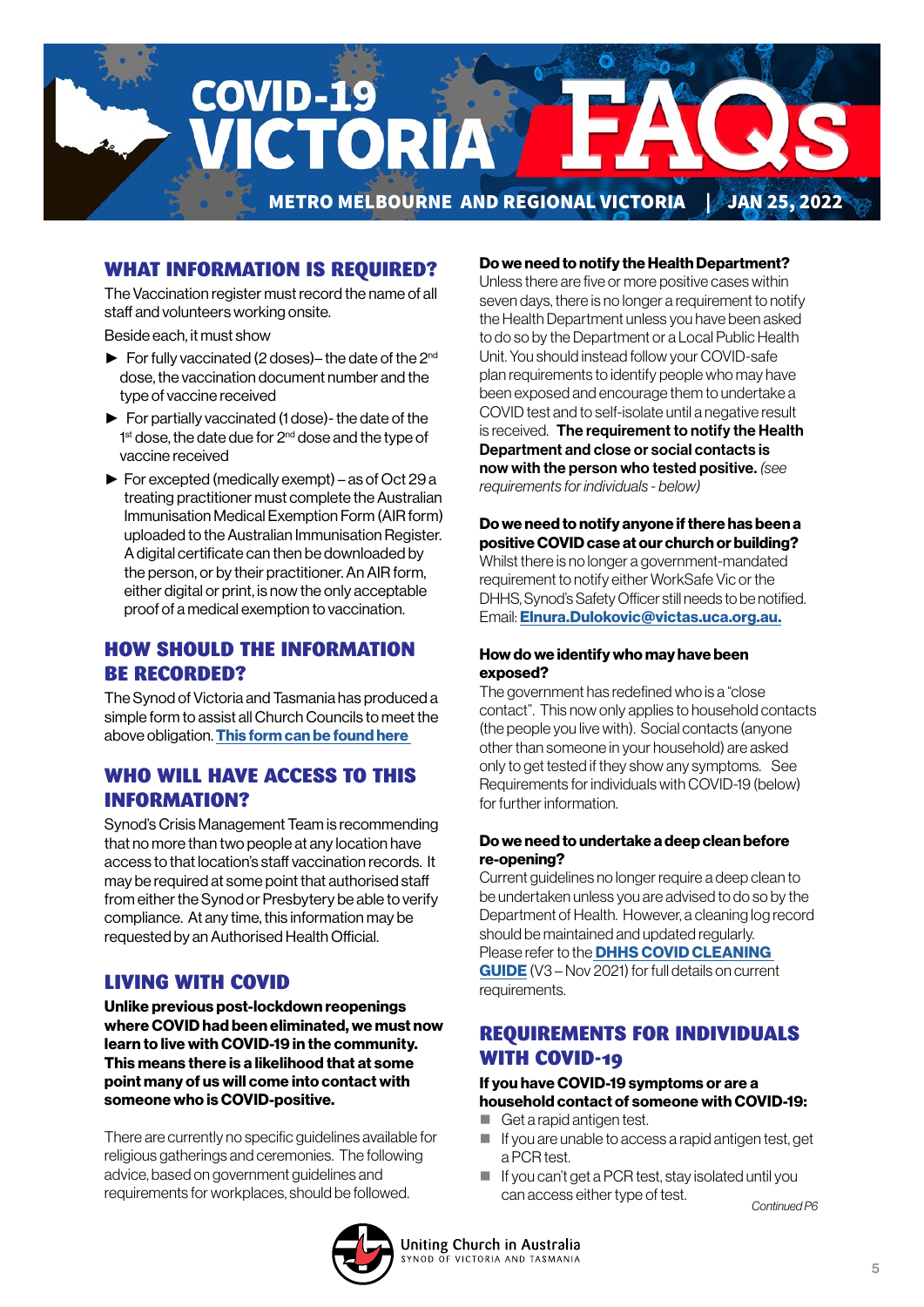

 $\blacksquare$  If you do not have symptoms and you are not a household contact, monitor for symptoms.

### If you test positive on a rapid antigen test you must:

- 1. [report your result online](https://www.coronavirus.vic.gov.au/node/22270) or call 1800-675-398 as soon as possible.
- 2. Immediately isolate for 7 days from the day you took the rapid antigen test.
- 3. Follow the **government checklist** and tell your contacts you have COVID-19.
	- Your household contacts must isolate for 7 days and take regular tests
	- Your social contacts must get tested if they have any symptoms
	- Advise your workplace or education facility that you have COVID-19.

*As of 10/01/2022*

## ATTENDANCE RECORD KEEPING

All venues in Victoria must now record visitor information through the Services Victoria app (QR code). This includes churches, restaurants and even supermarkets and shops. There is a \$1,652 on-the-spot fine for non-compliance.

QR codes are unique for each venue, but will look something like this:



Please note that QR codes have recently been updated. If you have received your new QR code from Services Victoria earlier in October, you must update your QR check-in signage.

### How do we get a QR code and how do they work?

1. Register for a FREE QR code service from the government at [https://www.coronavirus.vic.](https://www.coronavirus.vic.gov.au/register-to-use-vic-gov-qr-code-service) [gov.au/register-to-use-vic-gov-qr-code](https://www.coronavirus.vic.gov.au/register-to-use-vic-gov-qr-code-service)[service](https://www.coronavirus.vic.gov.au/register-to-use-vic-gov-qr-code-service)

- 2. Once you have your QR Code, you will need to display this prominently, eg at all entry doors. You will find a POSTER link in the email confirming your QR code registration. This unique poster is generated automatically with your QR code.
- **3.** Everyone entering the building can then scan this QR Code using the camera on their smartphone or tablet device. This automatically opens the registration app, which knows that they are registering at your building.
- 4. They will then be asked to enter their name, phone number and residential postcode, and have the option of providing details of other individuals in their party.
- **5.** A 'greeter' will be required on every door by which the public can enter. Their role is to ensure that everyone entering the building registers via the QR code.

For attendees who do not have a smart phone or tablet device, the greeter will need to register them on the greeter's smartphone or tablet.

The substantial benefit of the use of the Services Victoria app is to assist timely contact-tracing in the event of community transmission of Covid-19.

### What if we have a substantial number of visitors who are unable to use the QR code system?

"Kiosk check-in" can be set up on any device (ie Computer, smart-phone, tablet) which will allow a designated person to enter the names and contact phone numbers on behalf of all visitors. For further details or to download check-in kiosk: [www.coronavirus.vic.gov.au/checking-qr-codes](http://www.coronavirus.vic.gov.au/checking-qr-codes)

If absolutely necessary, names and contact phone numbers may be recorded manually at the time of entry, but must then be recorded into the Services Victoria app on behalf of those people. This should be done within 24 hours.

However, all venues are required to display the QR code and encourage all visitors to use this. The use of manual recording of visitors should not be seen as an option to replace the QR code self-checkin. *As of 10/06/2021*

Uniting Church in Australia YNOD OF VICTORIA AND TASMANIA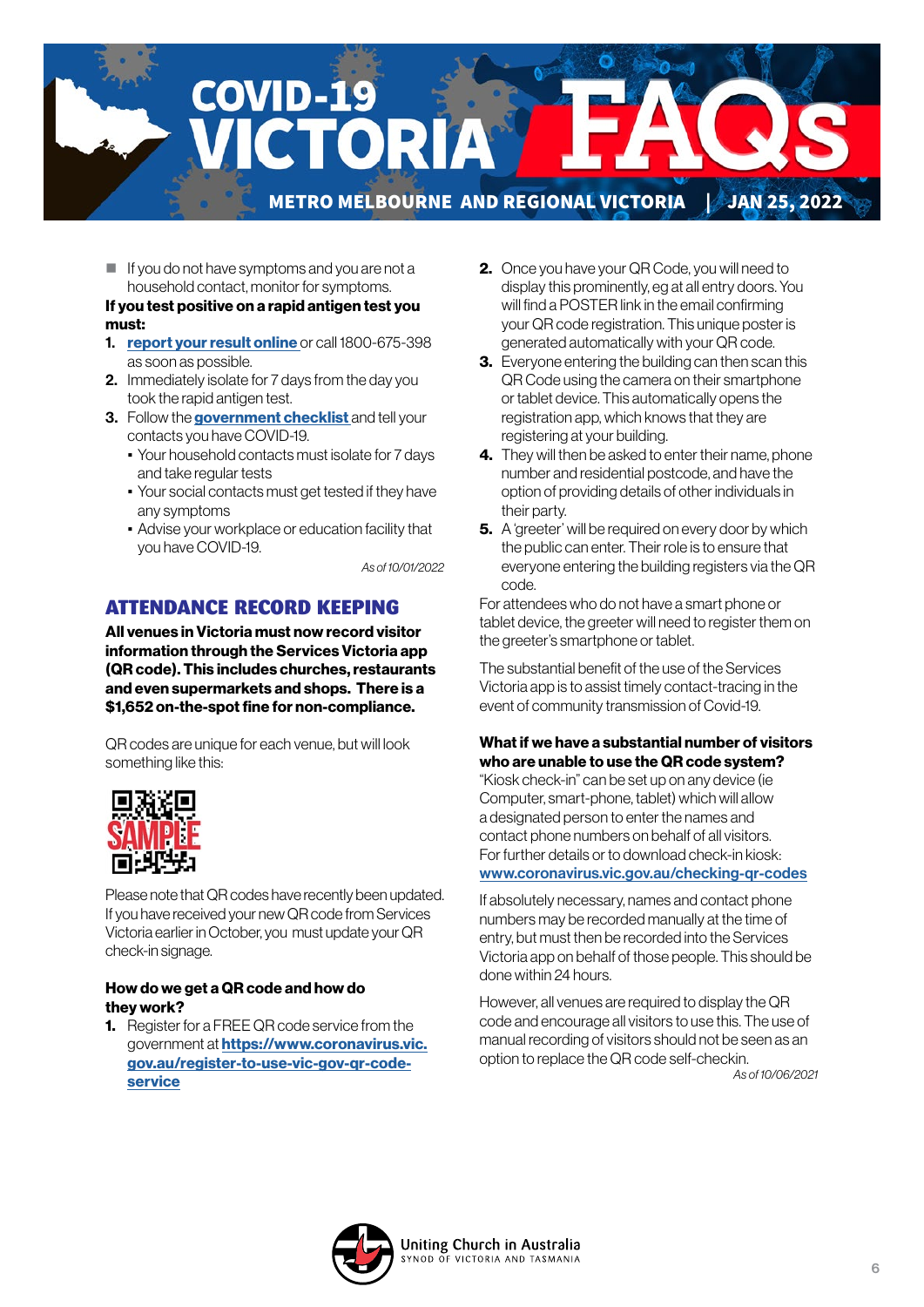

## **Face to Face Gatherings away from church**

There are no limits on the number of people who may gather in a private residence or public place. The government strongly recommends that all visitors to your home or who gather in a public place are fully vaccinated.

*As of 19/11/2021*

### CHURCH/COMMUNITY HALLS **Under what circumstances can**

**Community/Church Halls be used?**

Community facilities may open without the need for density limits or patron caps providing COVID Check-in marshals ensure all attendees check-in. For essential public support groups, check in is not required providing the number of attendees does not exceed the lesser of a density quotient of one person per 4sq, or 50 people. If the premises are being used for essential public relief or health services, there are no check in or capacity requirements, however the operator may only permit the minimum number of persons required to provide that service.

Every venue must have a COVID-safe plan in place. All physical distancing, hygiene and QR code requirements must be met, with appropriate signage displayed. *As of 16/12/2021*

### RENTED & HIRED FACILITIES – Who is

responsible for ensuring properties are COVID compliant?

 $\blacksquare$  If you rent hire or licence out property to more than one organisation or group on a casual or nonexclusive basis (eg support groups, community groups, classes) using our standard Hire Agreement (Victoria) whether one-off or recurring, the Responsibility for maintaining all COVID-19 compliance, including cleaning to standard remains with the congregation as the responsible body. However, you may pass on the reasonable additional cost of cleaning or other necessary Covid-19 safety measures to the Hirer if you notify them in advance of the additional cost.

- If you rent out property to one organisation or group on an exclusive use basis (under a Lease or Licence), the responsibility for maintaining all COVID-19 compliance falls to the tenant.
- If in doubt, seek advice from your presbytery or contact [crisismanagement@victas.uca.org.au](mailto:crisismanagement%40victas.uca.org.au%20?subject=) *As of 25/01/2022*

## COVID-SAFE PLANS

## **Do we need to complete a CovidSafe plan and/or UCA Covid Recovery Action Checklist?**

Having completed the Covid Recovery Action Plan Checklist, [https://victas.uca.org.au/](https://victas.uca.org.au/download/668/faq/8852/recovery-action-plan-checklist-v5) [download/668/faq/8852/recovery-action](https://victas.uca.org.au/download/668/faq/8852/recovery-action-plan-checklist-v5)**[plan-checklist-v5](https://victas.uca.org.au/download/668/faq/8852/recovery-action-plan-checklist-v5)** if you are keeping this up-to-date, This can be your Covid-Safe Plan.

You must be able to provide a copy immediately if requested by any authorised Health officer. There are substantial fines for every breach of current COVID-safe requirements, for which the congregation will be liable.

# HOLY COMMUNION

## **How can Holy Communion services reflect COVID safe practices?**

Careful consideration should be given to how Holy Communion can be conducted appropriately, including maintaining distance, hygiene and not sharing communion ware.

For congregations livestreaming worship, the Assembly guidelines remain in place until May 2021 and can be found at: **https://www.assembly.** [uca.org.au/news/item/3163-temporary](https://
www.assembly.uca.org.au/news/item/3163-
temporary-arrangements-for-holycommunion )[arrangements-for-holycommunion](https://
www.assembly.uca.org.au/news/item/3163-
temporary-arrangements-for-holycommunion ) 

For some thoughts on how to conduct Holy Communion in a COVID-safe manner read Rev Dr Sally Douglas' November 2020 article at **[https://](https://

victas.uca.org.au/how-can-we-keep-holy-

communion-covid-19-safe/)** [victas.uca.org.au/how-can-we-keep-holy](https://

victas.uca.org.au/how-can-we-keep-holy-

communion-covid-19-safe/)[communion-covid-19-safe/.](https://

victas.uca.org.au/how-can-we-keep-holy-

communion-covid-19-safe/) 

*As of 19/11/2021*

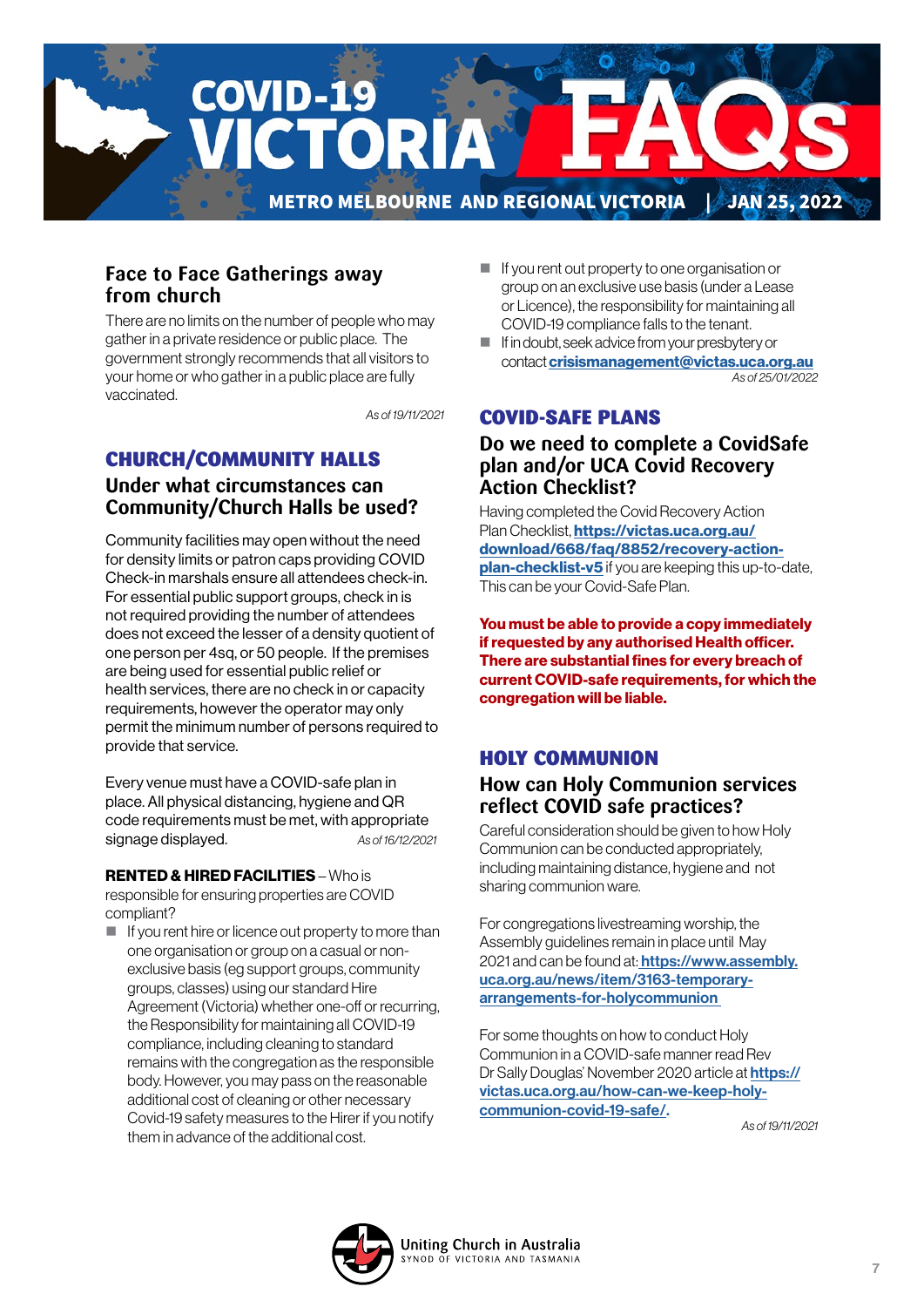

# SAFE (DIGITAL) MINISTRY

## **What safety measures should be adopted for ministry within the digital space?**

The Culture of Safety Unit has prepared some guidelines for leaders and communities, offering commentary and interpretation of how our existing Child Safety resources and policies, and the Uniting Church Code of Ethics, continue to shape our digital ministry practices. To view the guidelines visit:

<https://victas.uca.org.au/safe-digital-ministry/> *As of 07/04/2020*

# MINISTERS IN HIGH RISK GROUPS

Ministers in high-risk groups should discuss with their medical practitioners, presbytery and Church Councils the appropriateness of their involvement in services and what additional safeguards may be required to protect their own health.

High risk groups include people who are:

- aged over 70.
- $\Box$  over 65 with chronic health conditions,
- immune-compromised, or
- $\blacksquare$  Indigenous people over 50 with chronic health conditions

*As of 28/10/2021*

## ZOOM VIRTUAL MEETING LICENCES

## **What does it cost for a Zoom meeting licence?**

If you plan on using Zoom frequently and/ or require full functionality, Synod Ministries and Operations along with other Synods have negotiated with Zoom to purchase a bulk deal. As such we are able to provide Zoom licences for a cost of just \$7.93 per month. If your presbytery or congregation is interested, please contact: [George.Delice@victas.uca.org.au](mailto:George.Delice%40victas.uca.org.au?subject=)

You will need to provide: Number of licences required and the details of the contact person (including their email address)

*As of 08/07/2020*

# OP SHOPS

**How do we keep our Op Shop Covid-safe?** 

Op Shops run by Uniting VicTas must follow guidance issued by Uniting.

All UCA Op Shops should be regarded as any other non-essential retail store, all of which remain subject to restrictions including:

- All staff, including volunteers, must be double-vaccinated, unless medically exempt, and must have provided proof of their vaccination status.
- All customers and all staff must wear facemasks unless legally exempt
- All retail stores must now use the Services Victoria app (QR code) to record all staff and customer details, even if in the shop for less than 15 minutes.
- UCA Op Shops, as church workplaces, are required to complete sections A and B of the Recovery Action Plan Checklist to ensure that they are Covid-complient and a copy sent to **[elnura.](mailto:elnura.dulakovic%40victas.uca.org.au%20%20?subject=)** [dulakovic@victas.uca.org.au](mailto:elnura.dulakovic%40victas.uca.org.au%20%20?subject=)
- Failure to comply with all current COVID [restrictions and requirements, including](mailto:elnura.dulakovic%40victas.uca.org.au%20%20?subject=)  [those above, may incur substantial fines if](mailto:elnura.dulakovic%40victas.uca.org.au%20%20?subject=)  [compliance audited by Health officials](mailto:elnura.dulakovic%40victas.uca.org.au%20%20?subject=).
- Gloves should be worn when handling cash and any donated goods.
- Donated goods should be received contactless where possible. All items should be cleaned in line with COVID cleaning practices as soon as practical. Hands should be washed regularly whilst, and immediately after, handling any donated items. It is also recommended that WARNING signs should be displayed to ensure all staff and volunteers adhere to these precautions.

*As of 25/01/2022*

### VOLUNTEERS:

Since November 26, 2021 all volunteers are required to be fully vaccinated (two doses) unless medically exempt before they can attend any workplace outside their own home. They must also provide evidence of their current vaccination status to the 'employer' before attending any workplace.